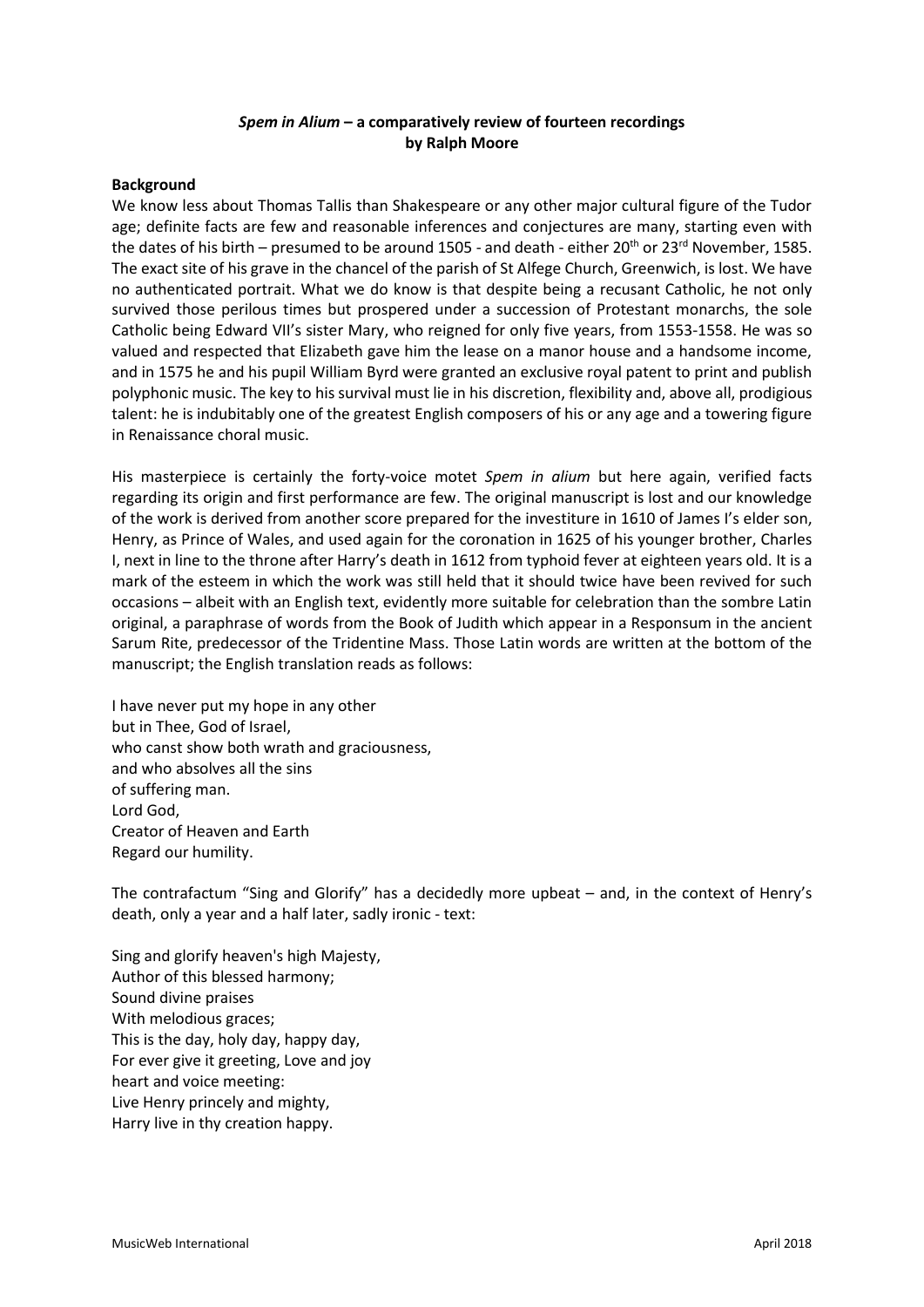This English version is sung on the concluding track of both albums by the Sixteen and the Cardinall's Musick, reviewed below. Their timings are considerably faster than those of the original, obviously in an attempt to make it sound less lugubrious, and Christophers enhances its sonority by the addition of the rich, purring sound of sackbuts and cornets. As such, it emerges as a grand, but still slightly incongruous, adaptation, given its original devotional and penitential character. However, as it is in this form that this miraculous work, the greatest of its kind, survived, we must be grateful that it was deemed suitable for a celebratory occasion.

The genesis of that original is open to speculation and subject to several theories. Its revival in 1610 gave rise to reminiscences of events forty years previously in a letter by one Thomas Wateridge relating how, in 1567, the Italian composer Alessandro Striggio had been sent to London by the Medici on a diplomatic mission and there directed a performance of either his forty-part motet, *Ecce beatam lucem*, or his mass *Missa sopra Ecco sì beato giorno*. This led an un-named Duke – who must have been the Catholic Thomas Howard, Duke of Norfolk, there being only one Duke in Elizabeth's reign – to challenge Tallis to equal the feat, and demonstrate that an English composer could rival the Italian master in his exploitation of the new medium of "cori spezzati" ("split choirs"). According to Wateridge, the success of Tallis' endeavour was so great that "the Duke, hearinge yt songe, tooke his chayne of Gold from his necke & putt yt about Tallice his necke and gave yt him".

My MWI colleague Robert Hugill in hi[s review](http://www.musicweb-international.com/classrev/2005/Sep05/Tallis_spem_6110111.htm) of the Naxos recording points out the Duke's son-in-law, the Earl of Arundel, owned a property suitable as a venue for the performance of such a work, the Long Gallery in Arundel House in the Strand, and the CD notes observe that "Arundel also owned Nonsuch Palace, whose octagon banqueting hall would have been ideal for performance of the work." As the Duke was executed for treason in 1572, this would date the first performance to any time between Striggio's visit and Howard's death. Other theories are that Tallis composed it years before that as a triumphalist Catholic paean to Queen Mary during her reign, or to celebrate Elizabeth's fortieth birthday in 1573; indeed, it could have been sung at any or all of those occasions. Thus it cannot strictly be regarded as a sacred work despite the "vertical" thrust of its music and text, as it was clearly intended for performance in a secular setting.

The mystery surrounding the piece is heightened by Tallis' embedding of his name in its structure and his use of coded numbers in his compositions. It is written for eight five-voice choirs, employing an extraordinary variety of modes, from a single voice to antiphonal exchanges in pairs, to complex polyphonic, linear and chordal harmonies, to homophonic singing in unison.

One question which vexes those concerned with authenticity is how resonant and reverberant the recording acoustic should be, according to both the venue and the engineering and what the correct the placement of the singers should be: the consensus is that Tallis wanted his choirs arranged in a horseshoe shape, but they could equally have been positioned in the round, distributed in and below the four balconies of the Nonsuch banqueting hall.

Another issue is whether women's voices should be used in performance, as obviously Tallis employed only boys and men. I have no problem with female voices because of the comparative ease with which they can encompass the high tessitura of the treble and mean lines, especially when they sing with a straight, "white" sound, sparing of vibrato and barely distinguishable from boys' voices. In some recordings, even the best trebles and especially countertenors can still sound stretched, despite singing in the original key of G major, but some of the best recordings here, regardless of whether boys are women are used, successfully opt to sing the piece a semitone, or even a whole tone higher, as per the versions by Willcocks, Wulstan, the Taverner Consort and the Sixteen. For the climax of the piece, when all forty voices combine for the first time on the A major chord at the fortieth bar on "Respice", there must surely be a sense of theatre and that drama must be carried through to the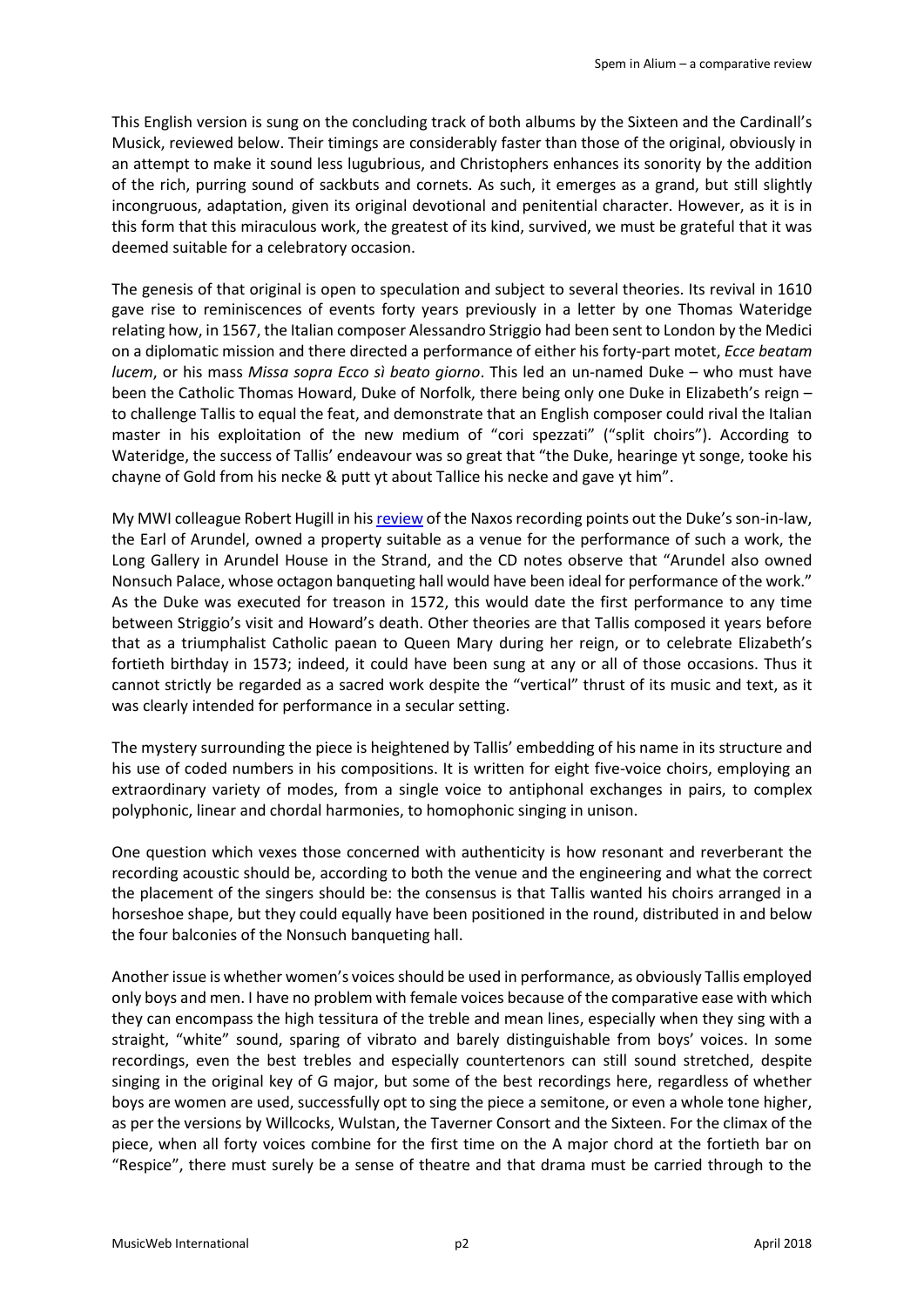ensuing bars rather treated as an isolated outburst. The best ensembles do that but are also sensitive to that fact that the words immediately following it are "humilatatem nostram" – "our humility" –a somewhat ironic conclusion to so deliberately ostentatious a work.

### **Recordings**

I offer here brief reviews of fourteen recordings which constitute a representative, if unavoidably incomplete, sample of the discography over the last fifty-five years. Older recordings tend to be a slower; a pioneering recording by Michael Tippett, conducting at the invitation of EMI producer Walter Legge, the Morley College Choir in 1948, gives the music more space to breathe at 12:02. Unfortunately, its uncertain beat, superannuated sonics and claustrophobic acoustic  $-$  it was recorded in an EMI studio - inevitably render it of specialist or curiosity interest only. Most more modern performances have timings of around ten minutes but there are exceptions to this, such as the recording by the Oxford Camerata, at over twelve minutes and the Pro Musica Antiqua, at fourteen.

Sound preferences obviously depend to some extent on the listener's own equipment, whether the listening is on speakers or headphones, or especially whether the SACD version is listened to; my own survey is based on listening via a conventional stereo set-up, not surround-sound, so my apologies to those who have SACD.

The following recordings are mainstream and available; they are arranged chronologically, by recording date. For ease of reference, I provide the key as it is designated and performed according to modern notation.

## **The Choir of King's College, Cambridge/Sir David Willcocks (Decca 4336762 or Classic FM CFM 001) [11:32] (1965) -** A flat major.

This is still a deeply moving account; the big wash of resonant sound creates its own magic and one can imagine how many thousands of people first encountered this wonderful music via this medium. If you want small-scale, period OVPP clarity, look elsewhere; the choir here is doubled to eighty, yet Willcocks still permits individual lines to emerge then recede enticingly. The nature of the acoustic justifies the expansiveness of the tempi and the effect is overwhelming; its opulence is underscored by the rumbling organ bass line – which is not necessarily inauthentic as Tallis might well have expected there to be an organ providing support. The Decca stereo sound copes well with the massive sonorities. It remains a classic.

# **The Clerkes of Oxenford/David Wulstan (Classics for Pleasure 72435680621) [10:12] (1973)** – B flat major.

Now forty-five years old, this recording by the Clerkes of Oxenford, under the leadership of David Wulstan, demonstrated the conductor's theory that Tudor pitch was to be interpreted a minor third higher than is usual today, with the angelic sound of high sopranos performing ethereally on top B flats (a whole tone and half up from the majority of recordings in G major). This was a top "Gramophone" recommendation in 2010: 'Superlative trebles, a beautifully transparent, almost fragile texture and a few moments that hit the bull's-eye as no subsequent reading's quite done.'

Unusually, for so early a recording date, this was a OVPP yet suffers from no lack of weight or "swell" when the voices combine, and the high tessitura lends an other-worldly quality achieved by no other version. Some might find its momentum a tad rushed and not be reconciled to the more piercing quality of its sound-world but I love it. The analogue sound is fine.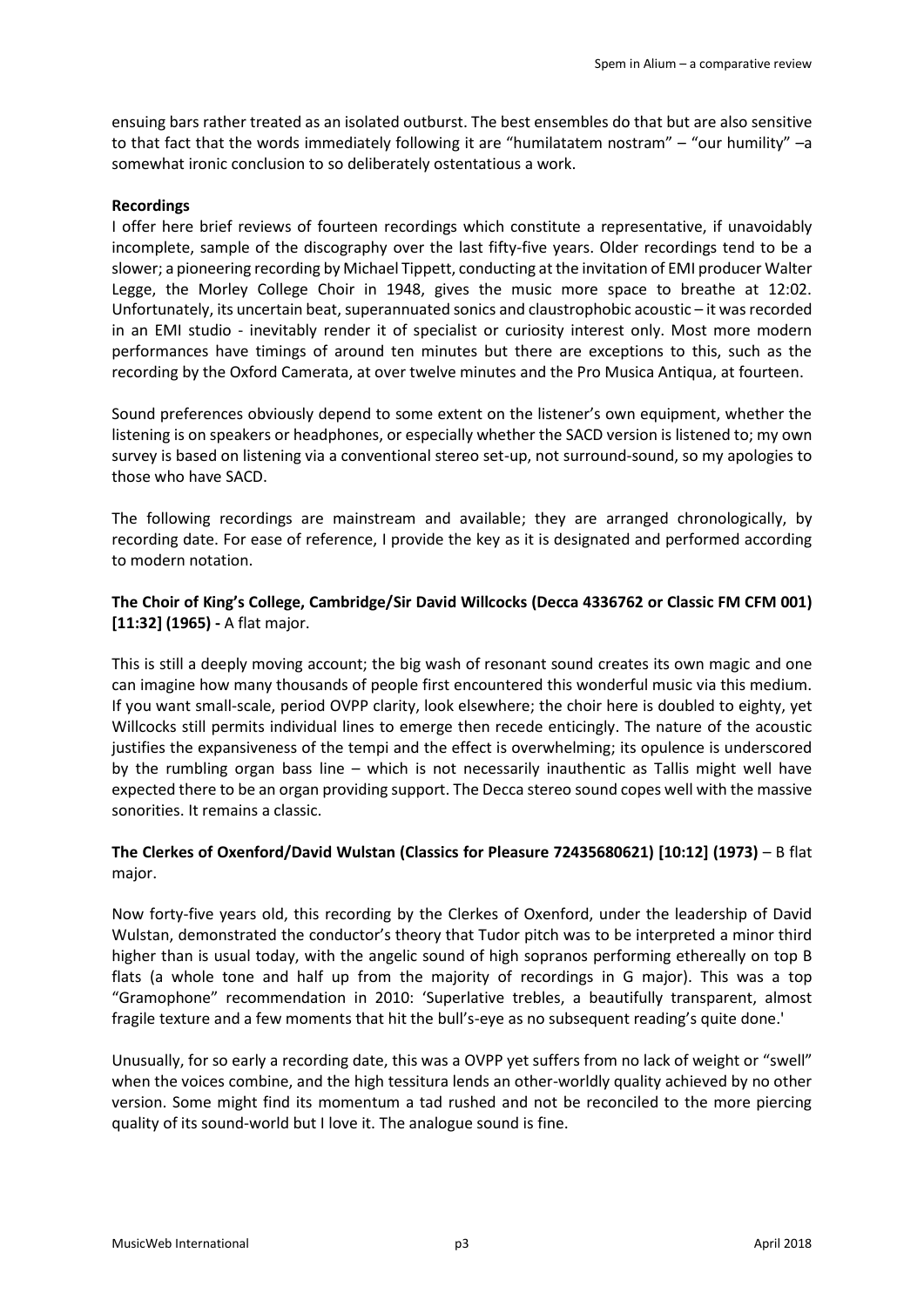## **Pro Antiqua/Mark Brown (Alto ALC1082) [13:59] (1985)** – G major.

The augmented voices here are not especially well integrated; both the sopranos and the countertenors are sometimes edgy and tenor entries are unnecessarily intrusive instead of gliding in. There is even a suggestion of them sounding a little under-powered; the top-line soprano is a bit thin and the voices are not always ideally supported, so sometimes seem to flag. The slow speed means that there is some lack of momentum and cumulative power; if the aim was greater textural clarity, the very resonant acoustic works against that aim. One of my two least favourite recordings.

## **Tallis Scholars/Peter Phillips (Gimell CDGIM006) [9:50] (1984)** – A flat major.

The higher key gives a more penetrating quality to the singing and the top line sung by Tessa Bonner is especially striking. This is steady, controlled singing of great purity and precision; the refined, ethereal sound is deliberately non-interventionist. This has been a top, benchmark recommendation since its release 32 years ago but for those who want more dynamic variety and emotional investment, it is too cool and even dispassionate. Balances and the stereo spread are excellent. I love its patrician sparseness but suspect that this music has more to give than the Tallis Scholars concede.

## **Taverner Consort & Choir/Parrott (Virgin Veritas 724356223028) [10:20] (1986/87)** – A flat major.

The Taverner Consort make a big, pure, poised sound, very similar to the Tallis but strive more consciously to build tension and grandeur. Parrott's exploitation of pauses, more flexible beat and greater emphasis upon propulsiveness mean that there is more swing and momentum to their phrasing and a more pronounced sense of shape to the music. The addition of a quite prominent instrumental underlay enhances rather than distracts from the harmonies. In many ways this can be a first recommendation alongside the Naxos and Linn versions.

### **The Choir of King's College, Cambridge/Stephen Cleobury (Argo 4251992) [8:52] (1989)** - G major.

Using only boys' and men's voices lends homogeneity but the combination of the brisk speed and the very reverberant acoustic of King's College chapel means that there is a rather a wash and blur of sound. As sheer noise, it is impressive but does not permit much detail to emerge, so the overall effect remains impressionistic rather than profound and "Respice" is positively roared, twice. It's grand but generalised.

# **Westminster Choir/David Hill (Hyperion CDA66400) [11:04] (1989)** - G major.

This is another large-scale performance which owes something to Willcocks' example. The choir isn't as big but it is recorded well back in the generous acoustic of Winchester Cathedral, creating a "wall of sound", somewhat at a remove from the listener. Tempi are very steady to compensate for the reverberation in the venue but Hill keeps a grip on the overall shape of the music. A satisfying, traditional account which just about avoids being mushy but cannot offer the same precision as more immediately recorded versions. The final bars swell impressively and quality of singing throughout is very high; the trebles slice dramatically through the wash of noise but ultimately everything is rather too distant.

### **Magnificat/Philip Cave (Linn CKD075) [9:59] (1997)** – G major.

Recorded completely in the round, with the conductor in the centre of the circle of the forty singers, the sound here is warm, beautifully balanced and perfectly engineered. The eight choirs feature a host of famous names - Carolyn Sampson, Sally Dunkley, Lisa Beckley, James Bowman, James Gilchrist and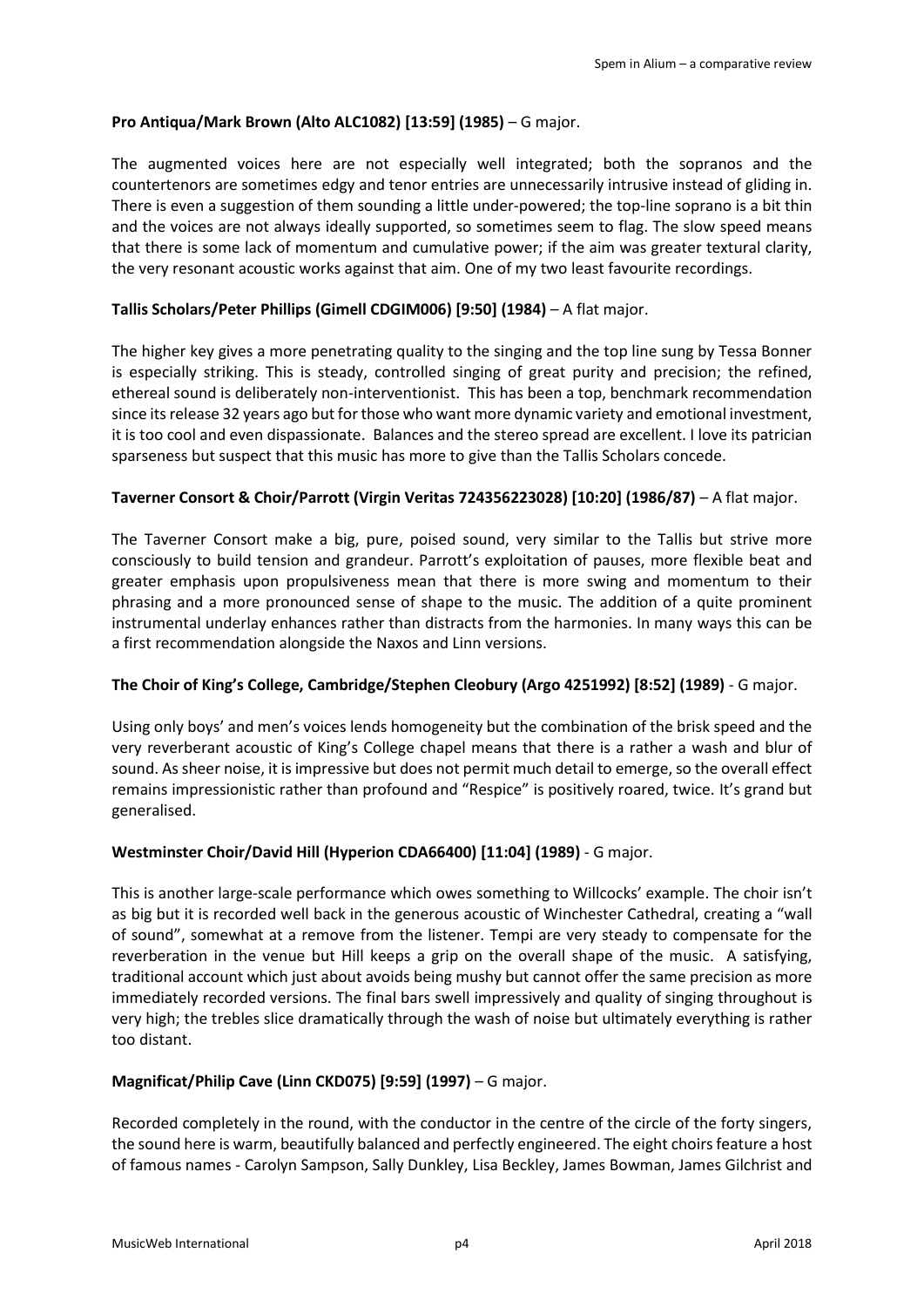Andrew Carwood, to name but a few – and their smooth control of dynamics, precise entries and flexible phrasing create a mesmerising ensemble. Unlike some recordings, there is no hint of "scratchiness" in the countertenors' tone and the sopranos do not overpower the lower voices. The gradual build-up to "Respice" swells beguilingly and they do not make the mistake of pouncing on the word but let it hang and float in the air. This was the first choice of "Gramophone" critic Mary Berry and I agree with her; this is perhaps the best of all.

## **New College, Oxford/Edward Higginbottom (Erato 8573802392) (9:35) (2000)** – G major.

Like the Cleobury King's recording, this offers a wall of sound, rather lacking in nuance and dynamic variety. The trebles here are fruitier of tone and not as pure or steady as some other choirs with too much pulsing on held notes and some tuning issues. Individual voices tend to obtrude rather than blend. Higginbottom's tempi are brisker than Willcocks', almost as a contra-reaction and antithesis to the King's style, without being as fast as the 1989 King's recording. The acoustic is rather muddled; not a favourite.

## **La Chapelle du Roi/Alistair Dixon (Regis RRC1394) [9:54] (2002)** – G major.

I seem to like this one more than some commentators; it enjoys rich sound, with lovely bass lines, swelling like an ocean. The reverberant acoustic does not bother me as the vocal lines are still clear. They make pointed use of subtle pauses and their top-line soprano is fine, if not as pure as the trebles in the very best, most competitive recordings - and I positively dislike the scratchy tone of some oddly prominent high tenors.

## **The Sixteen/Christophers (Coro CORSACD16016) [9:40] (2003)** – A major.

Superb recording quality from the All Saints Church, Tooting: a big, rounded acoustic, very clear and able to accommodate the high frequency of a performance sung a whole tone up from the norm, so the high treble-line soprano is constantly sounding bell-like top As. The choir has plenty of heft but soars upwards easily without strain. I can appreciate that Christophers' tempi are a bit rushed for those who want more repose and stillness in the music but it works on its own terms. A wonderful performance of very high technical and artistic quality.

### **Oxford Camerata/Jeremy Summerly (Naxos 8. 557770) [12:14] (2005) -** G major.

For this recording, the ranks of the Oxford Camerata were swelled from the usual twelve to forty by inviting the participation of twenty-eight former members of the ensemble.

Recorded in the same venue as the La Chappelle du Roi disc, the singers are arranged in a circle and surround the listener like an angelic host. I like the degree of reverberation here and do not find that it obscures the vocal lines. Carolyn Sampson and Robin Blaze, both of whom now have important solo careers, soar ethereally and I especially like Jeremy Summerly's attention to the gradation of dynamics. His pace, unusually broad for a recent recording, does not detract from the sense of flow. For the unison "Respice", the singers in unison adopt a gentler, humbler demeanour without overdoing the restraint – an interpretatively sound choice. I rate this version very highly.

### **The King's Singers (Signum Classics SIGCD071) (8:22) (2005)** – F major.

This is the multitracked version by the King's Singers, sung a whole tone down to accommodate their tessitura. Despite its artistry and precision, it suffers from a certain blandness of phrasing and dynamics, and also from being sung simply too fast, both flaws being perhaps the consequence of the